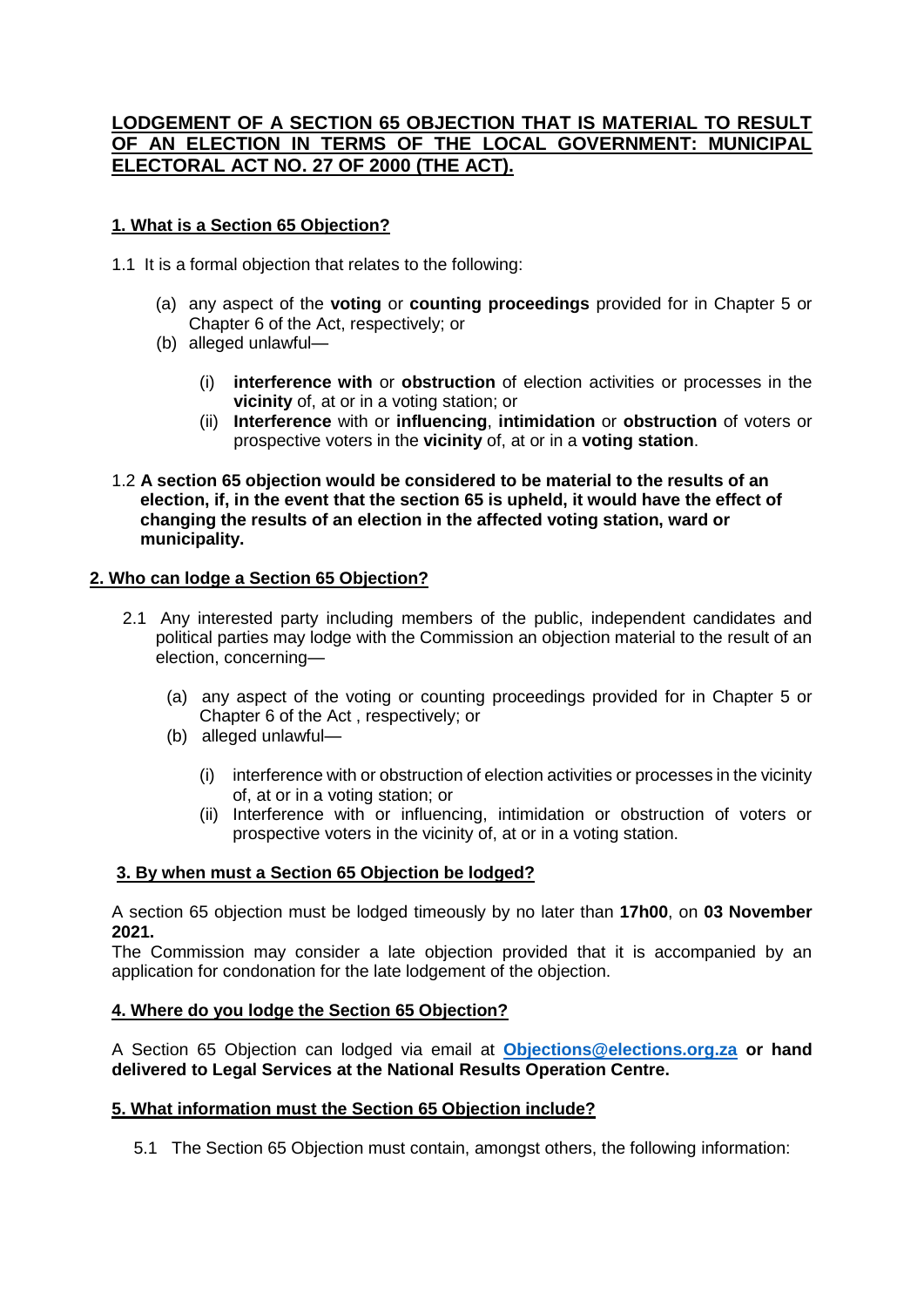- (a) a reference to the election concerned and the relevant section of the Act in terms of which the objection is brought;
- (b)
- (c) the **full name** and **physical address** of the objecting party;
- (d) the **telephone number** and **email address** whereby the objecting party can be contacted;
- (e) the interest of the objecting party in the matter;
- (f) **name and contact details of the party agent** present at the affected voting station;
- (g) **details of the objection** and the aspect of the election concerned;
- (h) **detailed reasons for the objection**;
- (i) the relief sought;
- (j) **supporting documents** in relation to the objection.

#### **6. What is the role of the Commission?**

- 6.1 The Commission will consider objections that have been timeously submitted to it. The Commission will investigate every objection and will either **reject**, **dismiss** or **uphold** the objection. The Commission's decision will be communicated to the objecting party in writing.
- 6.2 An objecting party who feels aggrieved by the decision of the Commission may, within seven (7) days of the Commission's decision, lodge an appeal to the Electoral Court in terms of section 20 of the Electoral Commission Act, for relief that it deems appropriate.